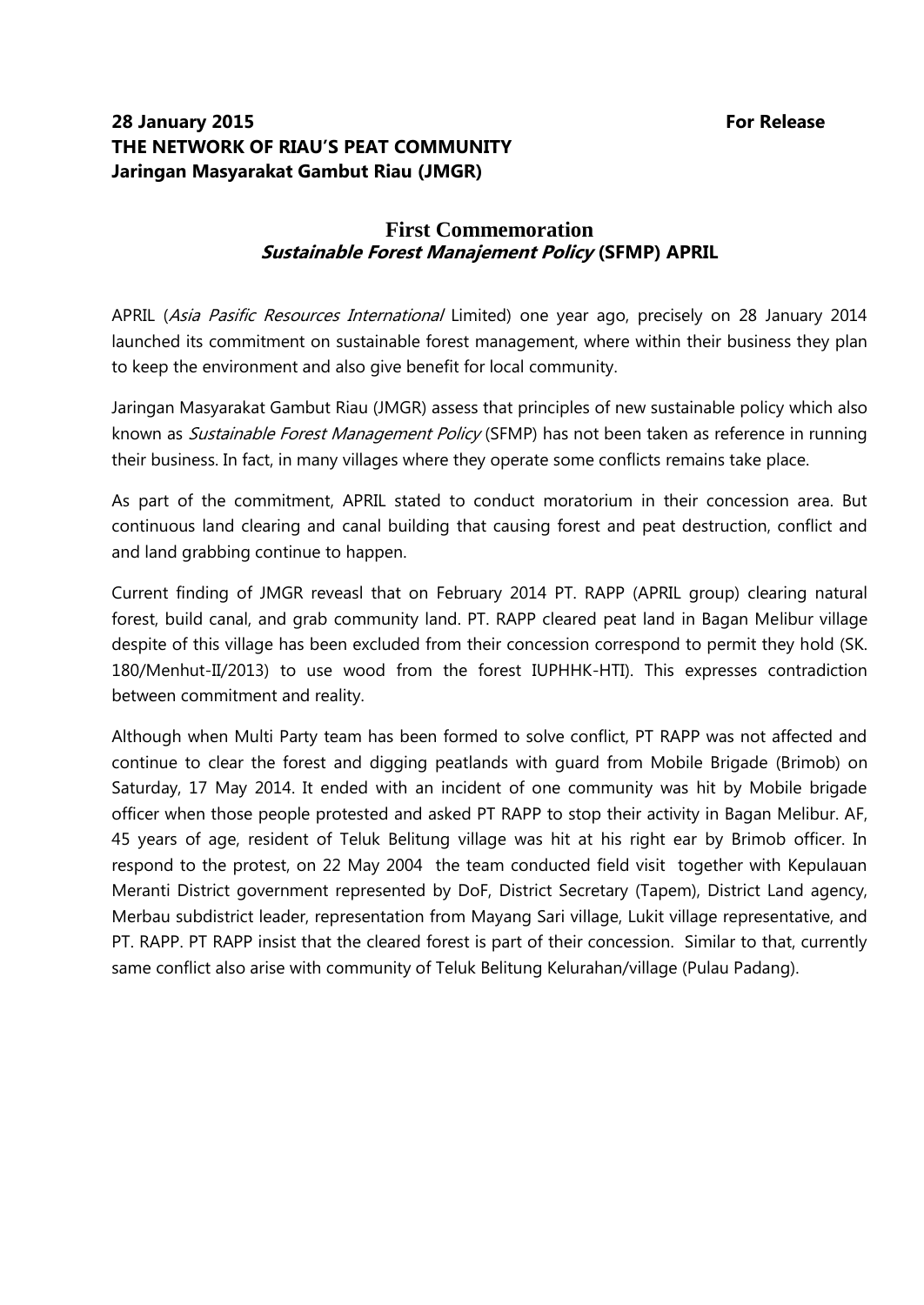

**(Left: Condition of Bagan Melibur village border in Pulau Padang when Kepulaun Meranti district government and district Parliament visited the site. It is a forest. Right: a villager from Bagan Melibur see village border sign where the forest has been destroyed by PT RAPP (Doc: JMGR)**

APRIL commitment to stop sourcing from MTH until 2019 is also another sign of weak willingness considering the remaining forest in Riau where most of them is protected forest and the rest has permit. We predict there will be no longer forest at the time they commit not to sourcing from forest wood.

With regard to social responsibility, APRIL fail to ensure its group to apply it properly as what happen with PT RAPP in Pelalawan district. The issue of Tree for Community (Tanaman Kehidupan) at several villages like Pulau Muda, Teluk Meranti, Teluk Binjai, and Petodaan has not yet showed good result. While PT RAPP enjoy all the profit from harvesting, their social responsibility still in denial.



**Tree for Community area at Teluk Binjai – Pelalawan district that has not been solved by PT RAPP (Doc: JMGR)**

Same thing also happen in many other villages in Siak district such as Muara Bungkal village, Penyengat, and Lubuk Jering village; where most of villages did not accept any significant benefit of company presence. Moreover, PT RAPP cut down Sialang tree at Lubuk Jering village has causing lost of livelihood source of community. Many has lived from taking honey produced by bees nested